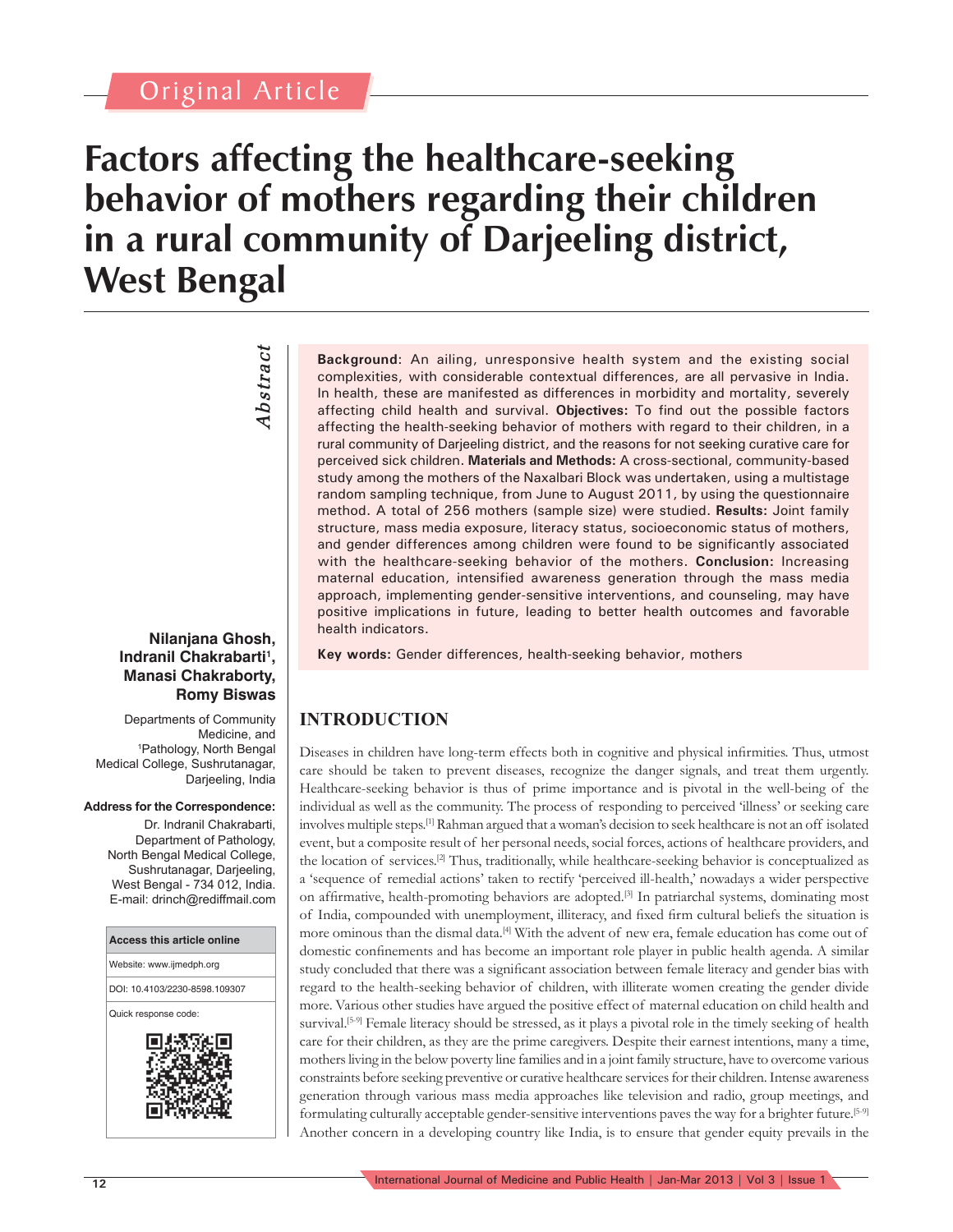utilization of healthcare facilities, because if a girl child begins her formative years on a weak foundation, this continues all through her life. Gender norms and values give rise to gender inequalities, that is, differences between men and women, which systematically empower one group to the detriment of the other.<sup>[10]</sup> There are seven types of gender inequalities ― natality, mortality, special opportunity, basic facility, professional, ownership, and household.[4] Distinction between sex (biology) and gender (the social concept) is essential to this tradition of research, as it is clear that gender inequalities in health have been in the most part socially produced rather than biologically given.<sup>[11]</sup> In India, women are placed in a subordinate position to men, the disparity being wider in rural areas.<sup>[12-15]</sup> Girls are neglected and discriminated against accessing preventive and curative healthcare facilities, a low girl to boy ratio (0.93) being a proof of the differential healthcare-seeking behavior between genders.[14,16] Millenium Development Goal 3 (MDG 3) was thus formulated to ensure gender equality and women empowerment, creating equal platforms for both genders. The household being an undifferentiated unit of cooperation, inequality, and internal discrimination, proper awareness generation can pave the way for curbing this menace.[4] However, as there is a dearth of literature on these issues, in the defined area, this study was envisaged. The objectives of the study are to find out the possible factors affecting the health-seeking behavior of mothers with regard to their children in a rural community of Darjeeling district, and the reasons for not seeking curative care for their perceived sick children.

#### **MATERIALS AND METHODS**

A community-based, cross-sectional study was carried out for three months (June to August 2011), in the Naxalbari Block of Darjeeling district, which was the rural field practice area of the Department of Community Medicine, North Bengal Medical College and Hospital. The requisite permission and ethical clearance was obtained from the Institution, Department of Community Medicine, and BMOH of the block. Using a multistage random sampling technique, one-third of the Gram Panchayats, then one-third of the subcenters, and subsequently one-third of the villages were selected. With the help of frontline workers like ASHAs (Accredited Social Health Activists) and ANMs (Auxiliary-Nurse-Midwives), a village-wise list of mothers (pertaining to the inclusion and exclusion criteria) was prepared. A total of 256 mothers were studied. The final sample size was calculated to be 256 after applying a design effect of two and taking non-response rate as 10%. Local people of eminence and Head of the families of the area were taken into confidence and the importance of the study was duly explained to them. Mothers in the study area were also explained about the benefits of the study and their informed consent was taken. Mothers with willingness to participate in the study, who were permanent residents of the area, not severely ill and having a child with perceived sickness in the recall period were included in the study. Mothers with age of the youngest child above five years were excluded from the study. The healthcare-seeking behavior of the mother in case of the perceived illness of her child was recorded. A recall period of fi fteen days was taken to avoid any recall bias. Healthcare-seeking behavior for perceived illness was recorded for only one child per mother (preferably the youngest child). The study was carried

out by a house-to-house visit, with the help of peripheral health workers like ASHAs and ANMs. Data was collected using a pre-designed, pre-tested, semi-structured, open-ended, validated schedule. An in-depth interview method was carried out as and when required.

Operational definitions of literacy (any person over seven years of age who could read and write with complete understanding) and health-seeking behavior (both in preventive and curative aspects) were used. The data was then compiled and analyzed by percentages, proportions, and bivariate analysis using the Epi info version 6.0.

The variables used in the study were, the working status of mother, mass media exposure of mother (like television, radio, newspaper, group meetings), educational status of mother, mothers belonging to below poverty line (BPL)/above poverty line (APL), type of family structure where mothers were residing, and gender of the child. Healthcare-seeking behaviors of the mother, both in preventive and curative aspects, along with reasons for not seeking curative care at all were also studied. The response variables were classified into two parts: (1) Preventive aspects of health care (primary immunization completed or not and if receiving other vaccines on scheduled dates) and (2) curative aspect (which was subdivided into three categories: (a) No treatment, (b) treatment from the public sector, and (c) treatment from the private sector). The first category included no treatment at all. The public sector comprised of all types of government medical institutions, community health workers, and non-governmental organization (NGO) workers; whereas, the private sector included all types of private practitioners, self-treatment, Vaidya, Hakim, homeopaths, traditional healers, and other private sector establishments.

#### **RESULTS**

Among the 256 mothers under study (*n* = 256), the age range varied from 17 to 44 years, with the mean  $(\pm S.D)$  being 24.2  $\pm$  2.1 years. One hundred and eighty-two were Hindus (71.09%), 30 were Muslims (11.72%), and 44 belonged to other religions (17.19%). Mothers belonging to the general caste were159 (62.11%) and SC/ST/OBC were 97 (37.89%). Among the studied children of 256 mothers, 142 were males (55.4%) and 114 were females (44.5%). During the study period, the total number of children below the age of one year (infants) was 44 (17.2%), of whom 29 were males and 15 females [Table 1]. Two hundred and twelve (82.8%) children were aged between one and five years, with 113 males and 99 females. The results revealed that 100% of the males and females had completed their primary immunization coverage. Thus preventive healthcare-seeking behavior was practiced by all the mothers, which was a welcome finding. Regarding the curative aspect of healthcare-seeking behavior, among a total of 142 male children, no treatment was received in 16.2% of the cases (23 males). Treatment at the public sector was received by 97 males (in 68.3% cases) and treatment at private sector was received by 22 males (in 15.5% cases). It indicated the promptness, concern and utmost care for male children by their mothers [Table 2]. However, the equality in seeking preventive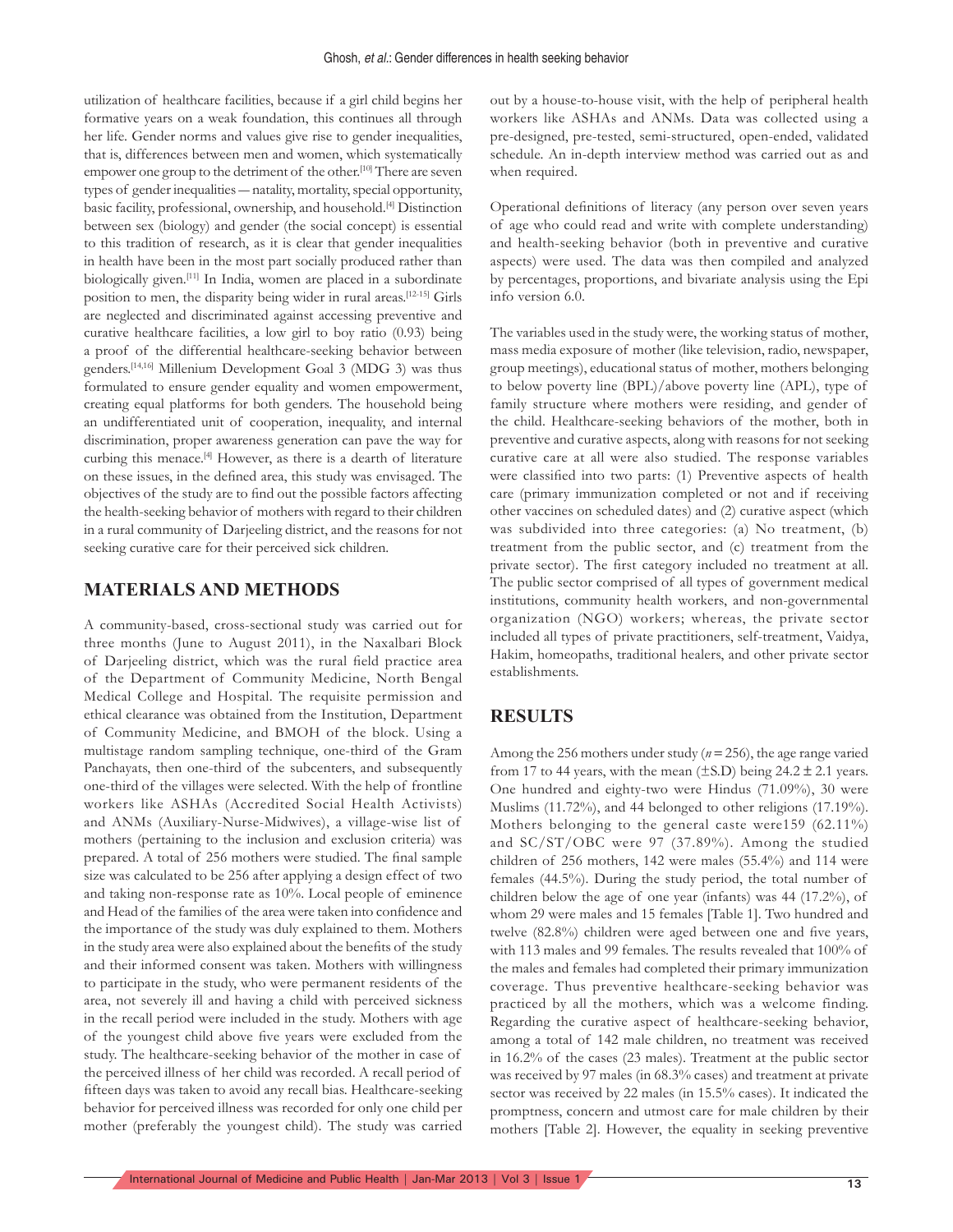healthcare services, like immunization coverage, among mothers for their children of both genders, was not reflected in the case of curative healthcare-seeking behavior. Among the studied 114 female children, strikingly no treatment was received in 42.1% of the cases. Treatment at public sector was received by 51 females (in 44.7% cases) and treatment at private sector was received by 15 females (in 7.5% cases) [Table 2]. The findings of the Chi square test revealed the following findings [Table 3]. Mass media exposure was categorized as not exposed and exposed. Of the 27 mothers (10.5%) not exposed, healthcare behavior was sought by only eight mothers (29.6%) and among 229 mothers (89.5%) exposed to mass media, 158 mothers (69%) sought health care. The association was found to be statistically significant. ( $P < 0.05$ , df = 1,  $\chi^2 = 16.42$ ). The working status of the mother was categorized as non-working and working mothers. Among 178 (69.5%) non-working mothers, 98 (55.1%) had health-seeking behavior. Among the working mothers, 55.1% had healthcare-seeking behavior. No statistically significant association was found  $(P > 0.05$ , df = 1,  $\chi^2 = 0.00$ ). Educational status of the mother was categorized as literate and illiterate mothers. Of 62 illiterate mothers, 24.2% had healthcare-seeking behavior, whereas, among 194 (75.78%) literate mothers, healthcare-seeking behavior was present in 78.3% of the cases. The association was found to be statistically significant ( $P < 0.05$ , df = 1,  $\chi^2$  = 60.76).

The mothers were again categorized as Below Poverty Line (BPL) card holders and non-holders. Among 194 (75.78%) BPL card holder mothers, 151 (77.8%) displayed health-seeking behavior, whereas, among 62 non-BPL mothers (24.2% cases), 16 (25.8%) sought healthcare services. A statistically significant

| Table 1: Distribution of male and female children<br>according to their age |                                  |          |              |  |  |  |  |
|-----------------------------------------------------------------------------|----------------------------------|----------|--------------|--|--|--|--|
| Sex of child                                                                | Less than<br><b>Greater than</b> |          | <b>Total</b> |  |  |  |  |
|                                                                             | one year                         | one year |              |  |  |  |  |
| Male children                                                               | 29                               | 113      | 142 (55.4)   |  |  |  |  |
| Female children                                                             | 15                               | 99       | 114(44.5)    |  |  |  |  |
| Total                                                                       | 44                               | 212      | 256 (100)    |  |  |  |  |

Figures in parentheses indicate percentage

association was noted. ( $P < 0.05$ , df = 1,  $\chi^2 = 56.08$ ). Among 177 mothers (69.14%) living in joint families, 24.8% had healthcare-seeking behavior, whereas, among 79 mothers (30.85%) living in nuclear families, 67.08% mothers sought health care. The association was found to be statistically significant  $(P < 0.05$ ,  $df = 1, \chi^2 = 41.39$ . The association between the healthcare-seeking behavior of the mothers and gender of their child was found to be statistically significant. Among 142 mothers having a male child, 83.8% sought healthcare services, whereas, among 114 mothers having a female child, 57.9% mothers sought health care ( $P < 0.05$ , df = 1,  $\chi^2$  = 21.18). Unfortunately, out of the studied 256 mothers, with each having a perceived sick child, health care behavior was not sought in 27.7% of the cases. Among 142 male and 114 female children, no treatment was received in 16.2% of the cases and 42.1% of the cases, respectively. The reasons stated by their mothers for not seeking health care behavior were noted. Multiple responses were given; 71.2% of the mothers opined that ignorance, lack of awareness, fixed firm cultural beliefs, male-dominated society, more concern for the well-being of the male child, as he was the future bread winner of the family, and the final word of the head of the family, were contributory factors; 62.3% of the mothers stated the cause to be dissatisfaction with the health care services, along with lack of accountability and humaneness of the healthcare providers. Lack of accessibility, availability, and affordability of the health care services provided was also a cause, according to 57.11% of the mothers. According

#### **Table 2: Distribution of male and female children according to the type of curative healthcare-seeking behavior received**

| <u>Healthcale-Seeming Denaviol Tecenveu</u>   |                                             |                                               |                                                      |  |  |  |  |  |
|-----------------------------------------------|---------------------------------------------|-----------------------------------------------|------------------------------------------------------|--|--|--|--|--|
| <b>Curative</b><br>health seeking<br>behavior | <b>Perceived</b><br>sick males<br>$(n=142)$ | <b>Perceived</b><br>sick females<br>$(n=114)$ | <b>Total perceived</b><br>sick children<br>$(n=256)$ |  |  |  |  |  |
| No treatment                                  | 23 (16.2)                                   | 48 (42.1)                                     | 71(27.7)                                             |  |  |  |  |  |
| Treatment at<br>public sector                 | 97 (68.3)                                   | 51(44.7)                                      | 148 (57.8)                                           |  |  |  |  |  |
| Treatment at<br>private sector                | 22(15.5)                                    | 15(13.2)                                      | 37(14.5)                                             |  |  |  |  |  |

Figures in parentheses indicate percentage

| $1119111010111-4001$                       |                   |                                   |           |                             |                     |
|--------------------------------------------|-------------------|-----------------------------------|-----------|-----------------------------|---------------------|
| <b>Factors</b>                             | Category          | <b>Health-seeking</b><br>behavior |           | $\chi^2$ value, P value, df | Odds ratio (95% CI) |
|                                            |                   | <b>Yes</b>                        | <b>No</b> |                             |                     |
| Mass media exposure                        | Present           | 158 (69)                          | 71 (31)   | 16.42, 0.00,1               | $OR = 5.29$         |
|                                            | Absent            | 08(29.6)                          | 19 (70.3) | (association significant)   | $(2.07 - 13.88)$    |
| Working status of mothers                  | Not working       | 98 (55.1)                         | 80 (44.9) | 0.0.0.99, 1                 | $OR=1(0.56-1.76)$   |
|                                            | Working           | 43 (55.1)                         | 35(44.8)  | (not significant)           |                     |
| <b>Educational status</b>                  | <b>Illiterate</b> | 15(24.2)                          | 47 (75.8) | 60.76.0.00.1                | OR=11.34            |
|                                            | Literate          | 152 (78.3)                        | 42 (21.6) | (association significant)   | $(5.5 - 23.62)$     |
| Type of family structure                   | Joint family      | 44 (24.8)                         | 133(75.1) | 41.39,0.00,1                | OR=0.16 (0.09-0.30) |
|                                            | Nuclear family    | 53(67.1)                          | 26 (32.9) | (association significant)   |                     |
| Mothers having BPL Card                    | Yes               | 151 (77.8)                        | 43 (22.2) | 56.08,0.00,1                | $OR = 10.10$        |
|                                            | No.               | 16(25.8)                          | 46 (74.2) | (association significant)   | $(4.9 - 20.73)$     |
| Mothers according to gender of their child | Male              | 119 (83.8)                        | 23(16.2)  | 21.18,0.00,1                | OR=3.76 (2.03-7.02) |
|                                            | Female            | 66 (57.9)                         | 48 (42.1) | (association significant)   |                     |

**Table 3: Table showing possible factors associated with the healthcare-seeking behavior among mothers (***n***=256)**

Figures in parentheses indicate percentage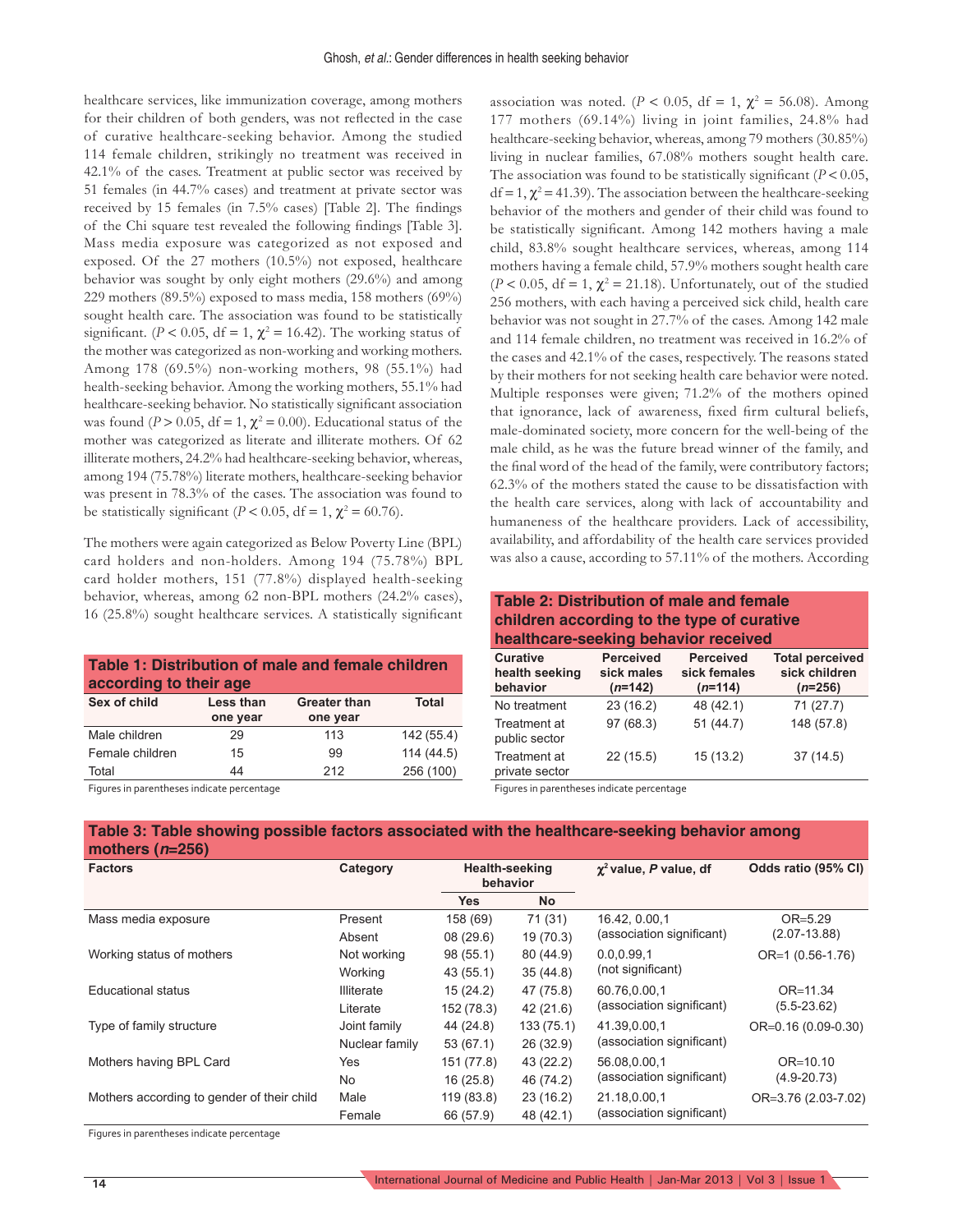to 36% of the mothers, inconvenience of transport facilities, religious misinterpretations, socioeconomic constraints, and women's restricted movements played a role.

#### **DISCUSSION**

The multidimensional growth of a nation is primarily dependent on its health, manpower, andeffective service utilization, and extends beyond the narrow limits of curative care, encompassing the preventive and promotive aspects as well.<sup>[17]</sup> For effective health outcomes, it is mandatory that women utilize the services at par with men, more so because they are the prime caregivers to the children in the community. Starting from immunization coverage to accessing curative health care, health-seeking behavior largely displays the needs felt and awareness generated in the individual as well as the community. The existing literature on care-seeking in India, quantitatively displays the female disadvantage in healthcare use-rates.<sup>[18]</sup> However, there is a lack of quantitative data on the potential gender disparities existing in household recognition of illness, type of care used, and monetary expenditure for the health services, making it difficult for policy makers to formulate gender-sensitive interventions.[18,19] Community-based studies have also found a significant gender differential of healthcare use in rural India. They have found that the proportion of sick female and male newborn infants receiving any treatment is 28.8 and 63.1%, respectively.[18] Similarly, in the Matlab area in Bangladesh, girls are less likely to get even free treatment than boys.[20] Gordon and Wyon have found in the Khanna study in Punjab that girls received less and worse medical care than boys, in the under three age group.<sup>[16]</sup> Cross-sectional surveys of practitioners and care providers have reported discriminatory care-seeking for boys and girls in India and Bangladesh.[21,22] Regional and gender differences in the health-seeking behavior among the migrants from Tamil Nadu and Uttar Pradesh in Delhi are observed.[23] The maternal education and living standard of the household have positive effects on the Oral Rehydration Treatment rate for boys, but not for girls, especially in the central and eastern regions of India.[24] The NFHS-1 study of 1992-1993, shows that mother's education continues to be a powerful, positive and significant predictor of utilization of child healthcare services in India, after controlling a number of other demographic, socioeconomic, and spatial variables.[25] Prevalence of visits to the medical facilities is highest among children aged six to twenty-three months, children of lower birth orders, children in urban areas, children of mothers with at least secondary education, and children of mothers exposed to any sort of mass media.<sup>[19]</sup> Additionally, factors related to the place of residence, socioeconomic status, cost, quality, and location of health services may account for variations in the use of maternal health care. Women's age, ethnicity, education, religion, culture, clinical need for care, and decision-making power interact in different ways to determine the health-seeking behavior.<sup>[26,27]</sup> Another study showed, that mothers often did not perceive neonatal illnesses serious enough for the use of a healthcare provider.[19] However, for effective and favorable health outcomes a responsible, productive, and competent health workforce is an essential prerequisite.<sup>[28]</sup> Sadly, rural health bears the maximal brunt. The prevalence of Infant Mortality Rate is two and a half times more, prevalence of malaria is three times more, and

malnourishment among the reproductive age group females is three times more in the rural population than in the urban population.<sup>[29]</sup> However, illiteracy, ignorance, lack of awareness of the necessity of services provided, customs, beliefs, deep rooted faith in traditional healers and TBAs, lack of accountability of health care providers, lack of credibility of public health facilities, concern over cost of medicine, reputation of healthcare provider, and access to a healthcare provider (covering geographical, socioeconomic, and gender distances) act as hindrances in the effective service utilization by the beneficiaries.<sup>[30-32]</sup> Recall bias may also lead to inaccurate or underestimation of the care-seeking behavior, for newborns. However, as Sudman and Bradburn have found, it is likely to be minimized through a face-to-face questionnaire format, which aided memories of the respondents. Another bias is the misclassification bias, which occurs because mothers may misrepresent the actual to create a more socially-desirable impression.<sup>[33]</sup>

#### **CONCLUSION**

The present study found that among the 256 mothers studied the majority were Hindus, belonged to the general caste and were in the age range of 24.2 years with an SD of 2.1 years. One hundred and forty-two mothers had a male child and 114 mothers had a female child. One hundred percent of the children, irrespective of gender, had completed their primary immunization. Regarding curative healthcare-seeking behavior, 16.2% males and 42.1% females received no treatment. Factors like mass media exposure of mothers, literacy status of mothers, below poverty line card holder mothers, and those residing in joint family structures were found to be significantly associated with the healthcare-seeking behavior of the mothers. Association between healthcare-seeking behavior of mothers and gender of their child was also found to be statistically significant. A majority of the mothers opined that ignorance, lack of awareness, fixed firm cultural beliefs, male-dominated society, more concern for the well-being of the male child (he being the future torch bearer of the family), and the final word of the head of the family, compounded with the lack of accountability of the health workers, were a few factors for their not seeking curative health care services. These findings may have implications in future, with health planners and policy makers formulating more gender-sensitive and culturally appropriate health interventions for promotion of healthcare-seeking behavior in rural India ― seeking behavior irrespective of gender differences.

#### **RECOMMENDATIONS**

Intense awareness generation through a mass media approach, stressing on female literacy, improving the overall socioeconomic conditions through various income generation schemes, along with counseling the local people of eminence and head of the families on the benefits of timely and appropriate healthcare-seeking behaviors, both in preventive and curative aspects, may lead to the desired health outcomes and favorable health indicators. Increasing the motivation and accountability of the frontline health-workers and addressing the dissatisfaction of the beneficiaries may lead to effective service utilization and favorable health indicators. Percolating the message